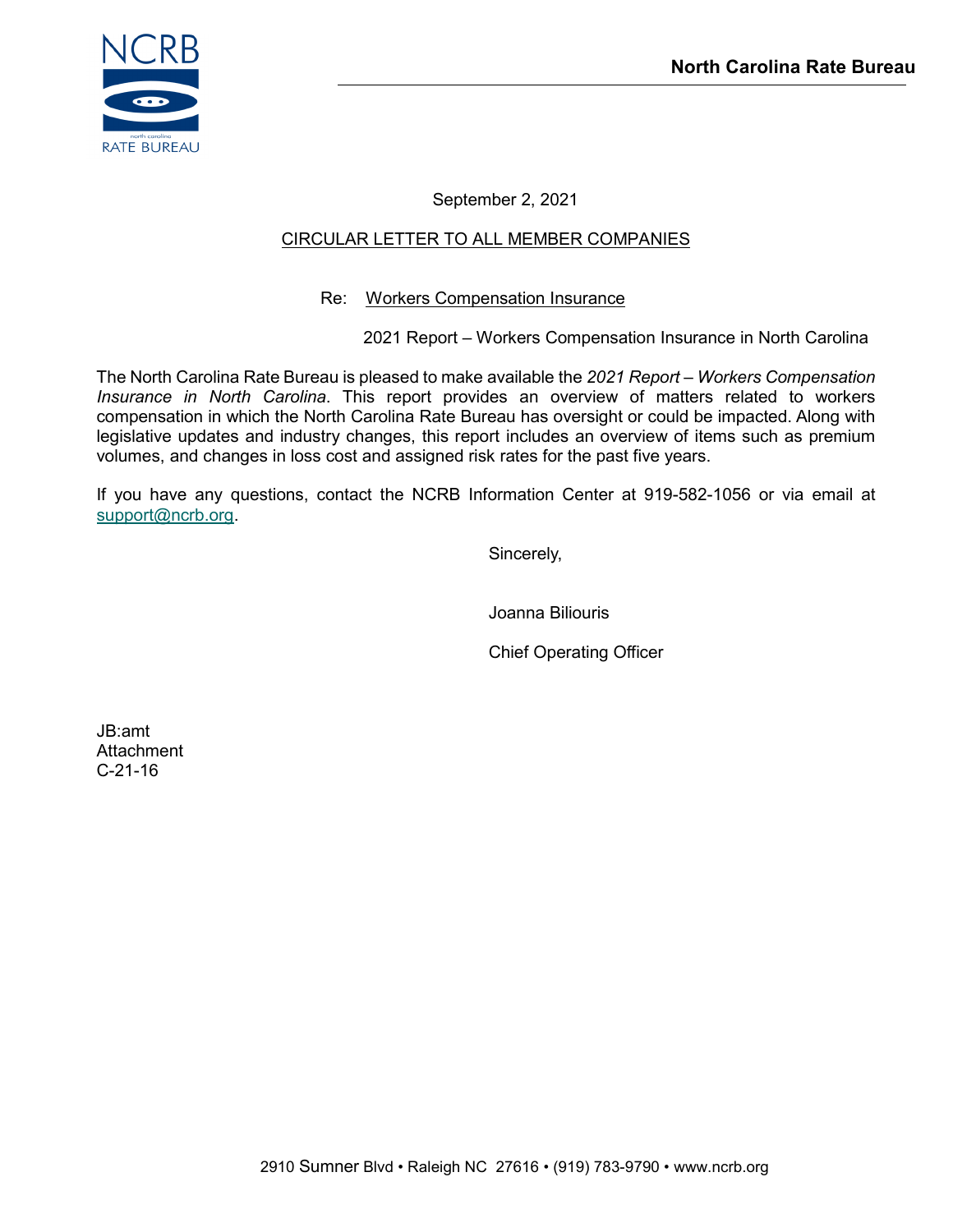## **North Carolina Rate Bureau**

# **2021 INDUSTRY REPORT**

Workers Compensation in North Carolina

> North Carolina Rate Bureau 2910 Sumner Boulevard Raleigh, NC, 27616 July 12, 2021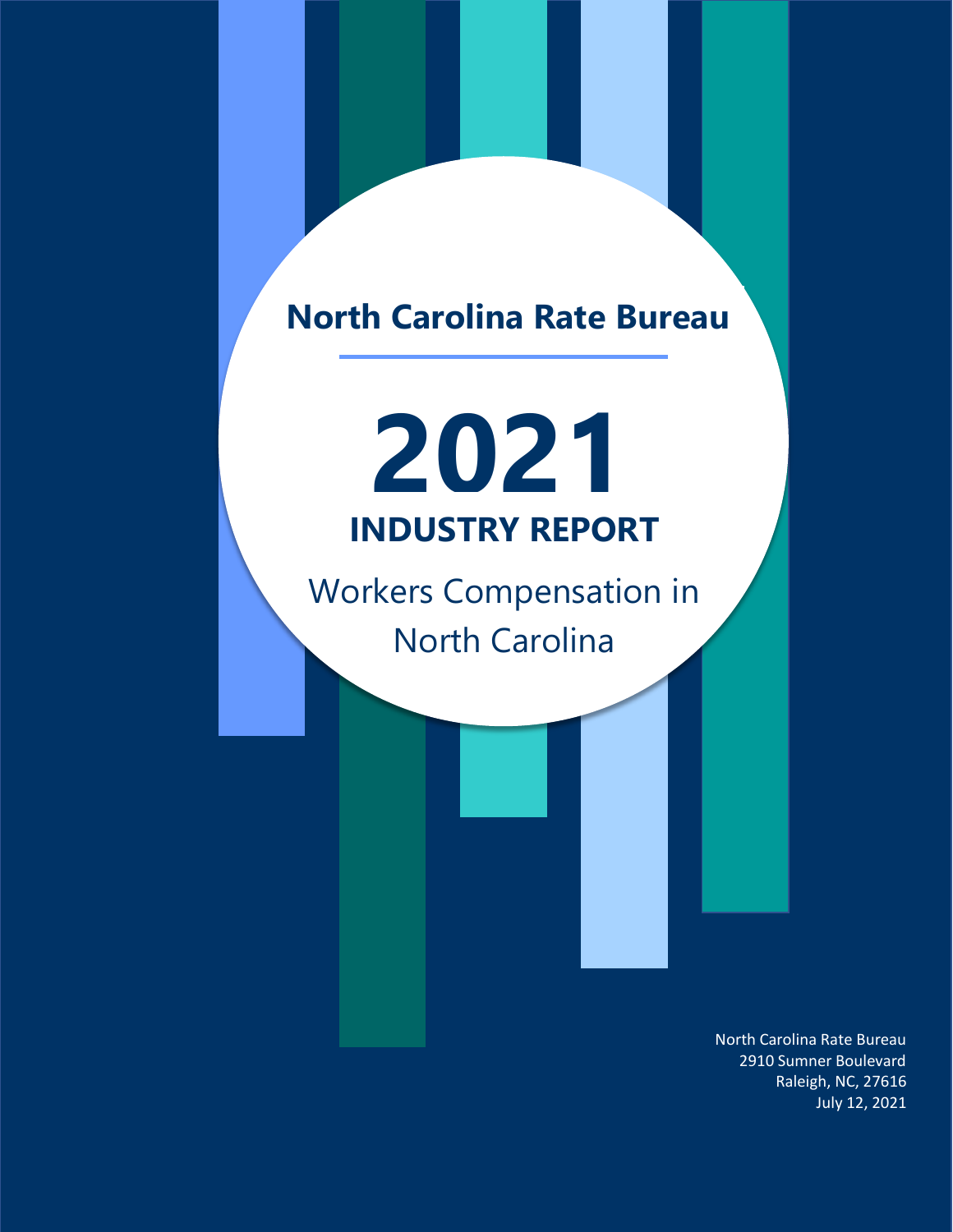## Table of Contents

| I. Report Scope                                                          | 3              |
|--------------------------------------------------------------------------|----------------|
| II. Report Limitations                                                   | 3              |
| III. Executive Summary                                                   | 3              |
| IV. North Carolina Workers Compensation Insurance Market                 | $\overline{4}$ |
| A. Overview of the Workers Compensation System                           | $\overline{4}$ |
| B. State of the North Carolina Workers Compensation Market               | 5              |
| i. Voluntary Market                                                      | 6              |
| ii. Residual Market                                                      | $\overline{7}$ |
| V. The North Carolina Workers Compensation Ratemaking Process            | 9              |
| A. Loss Cost and Assigned Risk Rates                                     | 10             |
| <b>B. Loss Cost Multipliers</b>                                          | 11             |
| VI. Administration Changes in North Carolina                             | 12             |
| VII. Regulatory Changes Impacting Workers Compensation in North Carolina | 13             |
| <b>VIII.</b> National Trends                                             | 14             |

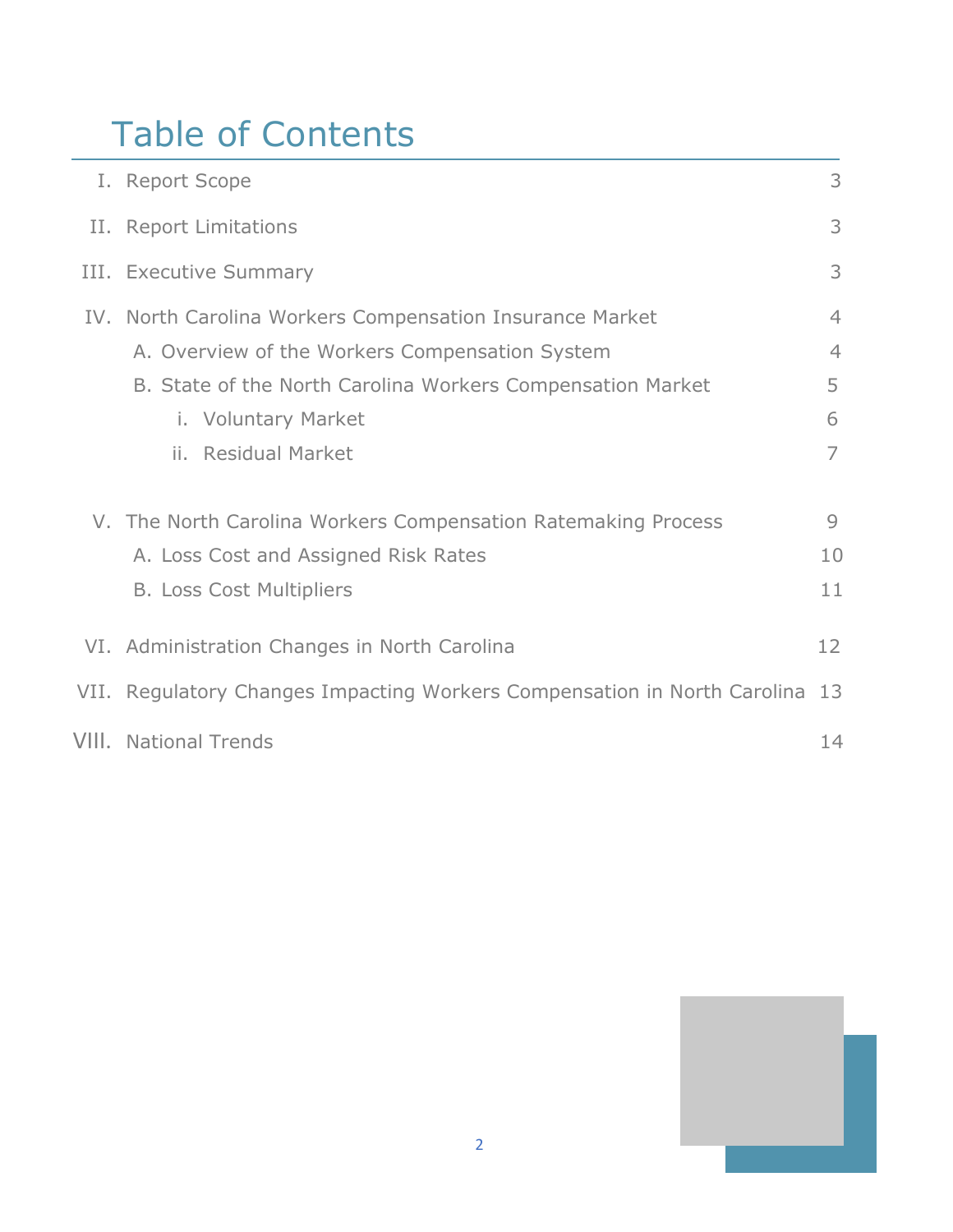#### **I. Report Scope**

This 2021 report of workers compensation Insurance in North Carolina provides an overview of Workers Compensation matters impacting the North Carolina Rate Bureau (Bureau) or where the Bureau has oversight.

The Bureau files assigned risk rates, voluntary loss costs, rules, and forms on behalf of all member companies writing workers compensation insurance in North Carolina. The Bureau does not have regulatory authority over the approval of the filed rates, loss cost, rules, and forms. However, there are many industry related activities and considerable data that the Bureau and its member companies must consider when making decisions related to their roles and responsibilities.

The report that follows provides an overview of workers compensation insurance matters that are under the jurisdiction of the Bureau or that have an impact on its operations.

#### **II. Report Limitations**

This report does not encompass a complete study of all issues affecting workers compensation in North Carolina. It has been prepared using the best available information on workers compensation insurance. The data used in this report has been provided to the Bureau by carriers writing workers compensation insurance in North Carolina or data that has been reported to or collected by various industry groups. This report has been independently prepared by the Bureau.

#### **III. Executive Summary**

Workers compensation insurance provides benefits to employees for injury, disability or death that occurs in the course of their employment. Benefits may include replacement of wages, providing medical treatment, compensation for disability and/or death benefits. The workers compensation system is a no-fault system, providing protection for both the employer and the employee. In North Carolina, the employer is held liable for certain benefits by way of the Workers Compensation Act. In return for the protection provided by these statutes, the injured employee waives most of their rights to seek compensation for work related losses through the court system.

North Carolina has several options for employers to meet their statutory obligations for workers compensation insurance. Those options include, but may not be limited to, voluntary coverage, residual market coverage (assigned risk), self-insurance, or participation in a self-insured fund.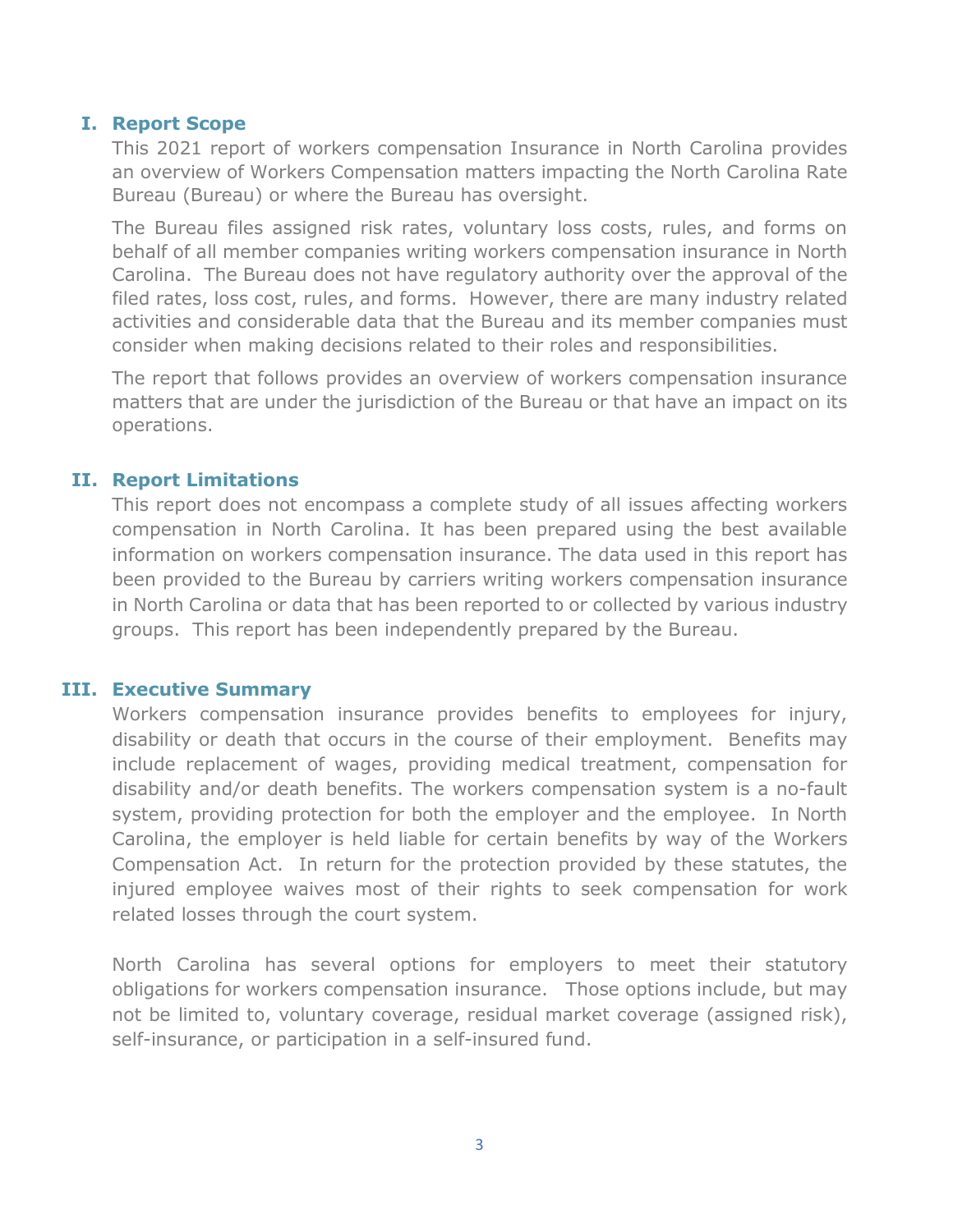Overall the North Carolina workers compensation market continues to be stable. The number of carriers licensed in North Carolina to write workers compensation as of June 1, 2021 totaled 564. This is a slight increase of less than 2% over the prior year and an indication that North Carolina is a healthy market for workers compensation insurance. The increase in the number of carriers available to write workers compensation insurance in North Carolina enables most employers to find coverage in either the voluntary or the assigned risk market.

In North Carolina, as in most other states, there is an ongoing concern about the cost of workers compensation for employers and carriers, and the fees associated with administering adequate benefits for injured workers. Assigned risk rate and loss cost filings over the past several years have yielded more decreases than increases. It is the Bureau's responsibility to provide information and expertise to the General Assembly and various state agencies on how changes in rules may impact the workers compensation system in North Carolina.

### **IV. North Carolina Workers Compensation Insurance Market**

#### A. Overview of the Workers Compensation System

In 1929, North Carolina enacted the state's first Workers Compensation Act (the Act) through state statutes. Since then, the Act has evolved and continues to change. The Act requires employers who regularly employee three or more employees to purchase workers compensation insurance. The Act is designed to ensure that employees, who are injured in the course of their employment, are provided timely and predictable compensation and medical care without regard to fault. In exchange, employees relinquish their rights to sue and are required to file their claims with the [North Carolina Industrial Commission,](http://www.ic.nc.gov/) not the courts.

The requirement of having three or more employees includes all employers operating as corporations, sole proprietorships, limited liability companies, and partnerships. There are limited exceptions to this rule. Those exceptions include operations that present radiation exposure, sawmill and logging operators – all of which must have workers compensation insurance for one or more employees. Additionally, domestic servants, and seasonal agricultural workers do not require workers compensation insurance. With the exception of certain executives (executive officers, sole proprietors, and partners), employees are not permitted to waive their right to workers compensation coverage.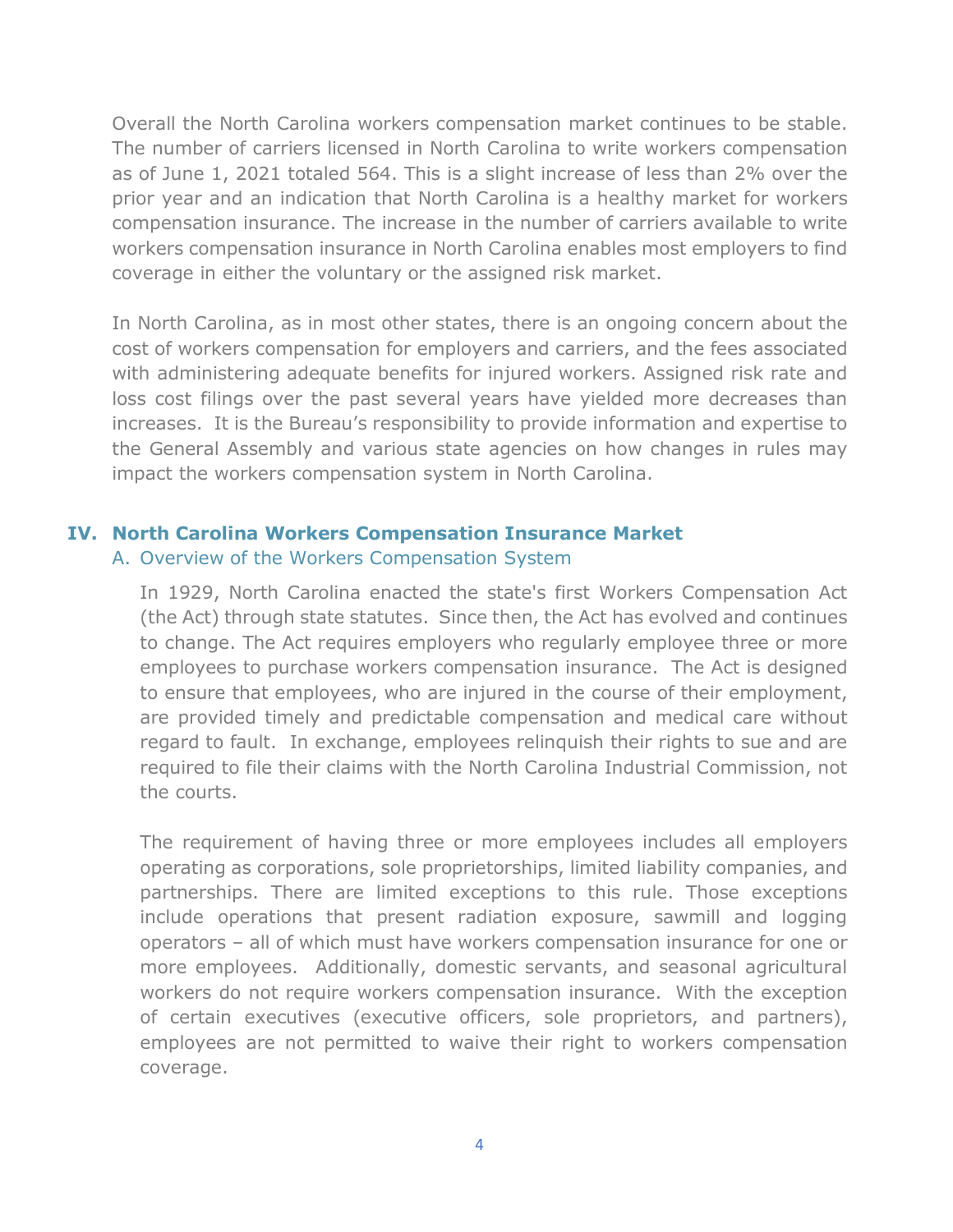According to North Carolina Workers Compensation statutes, employers have several options for providing coverage. Along with the voluntary and residual markets, employers may also seek coverage through a group self-insured fund or elect to become an individual self-insured employer. When seeking coverage through a group fund, businesses pay into a larger fund comprised of similar companies based on number of employees and the total payroll. All members of the fund share the risk while receiving necessary coverages in return. When an employer elects to be self-insured, the employer agrees to pay for their workers compensation claims directly. In order to gain status as a Self-Insured Employer status, the business must seek approval from the North Carolina Department of Insurance and show that they are financially able to provide coverage for their employees.

#### B. State of the North Carolina Workers Compensation Insurance Market

North Carolina workers compensation premium from insurers in 2020 was approximately \$1.3 Billion. The North Carolina Department of Insurance *Summary of Property and Casualty Business* indicates workers compensation premiums account for nearly 7% of the total North Carolina property and casualty direct premiums written for the year ending December 31, 2020. These premiums do not include any self-insured employers or funds.

The following table shows the total Workers Compensation premium for the last 5 years.

| Year    | <b>Written Premium Volume</b> | <b>Change from Prior Year</b> |
|---------|-------------------------------|-------------------------------|
| 2016    | \$1,493,077,196               | 0.4%                          |
| 2017    | \$1,448,416,031               | $-3.0%$                       |
| 2018    | \$1,422,791,847               | $-1.8%$                       |
| 2019    | \$1,395,398,030               | $-1.9%$                       |
| $2020*$ | \$1,292,320,484               | $-7.4%$                       |

\*Some of the decrease in 2020 written premium can be attributed to COVID-19 and the fact that employment declined during the pandemic.

In North Carolina, workers compensation coverage provided by insurance companies may be purchased in the voluntary market (private carriers) or through the residual market (assigned carriers). The majority of workers compensation insurance written in North Carolina is through the voluntary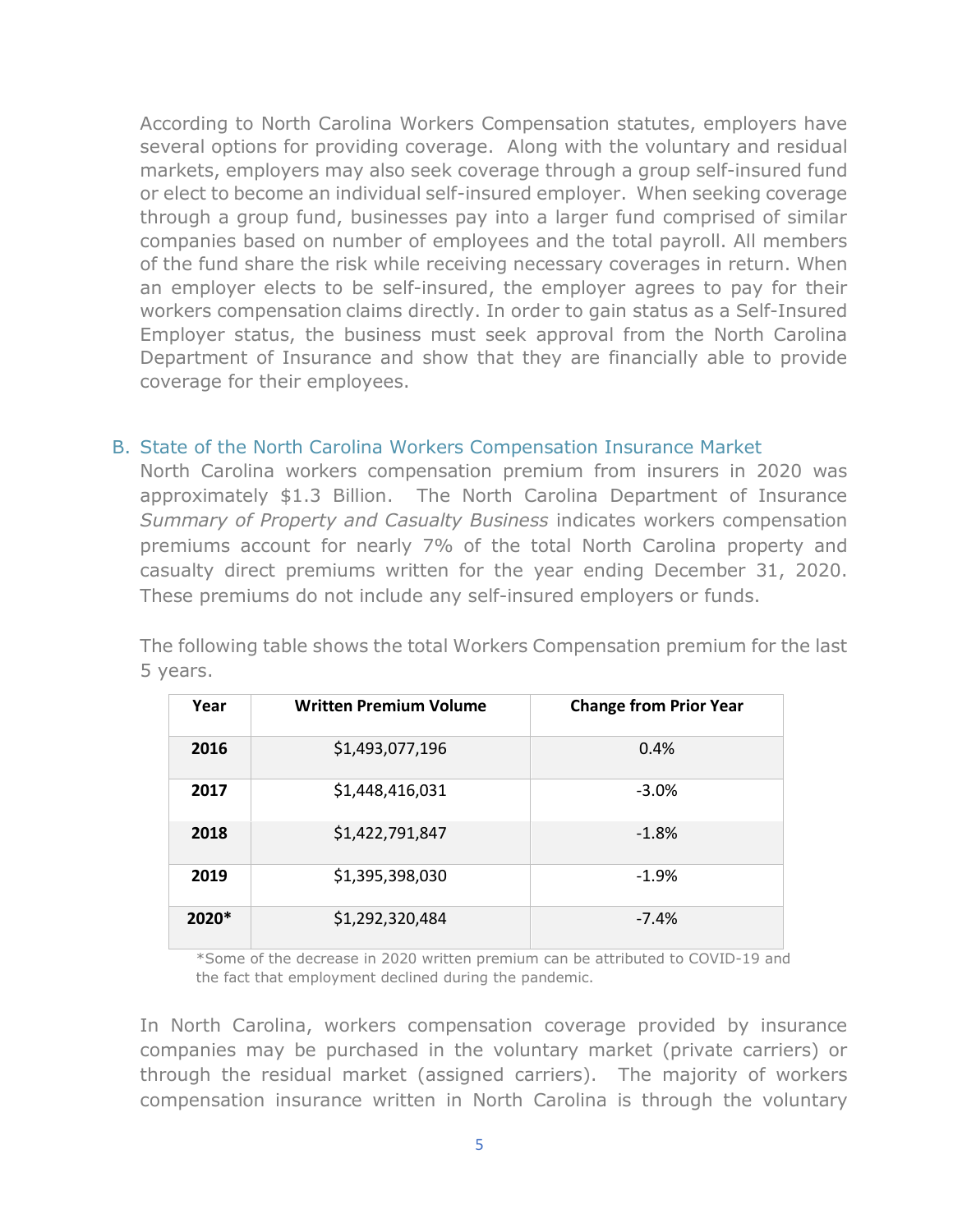market. In 2020, 96.3% of workers compensation premium reported to the Bureau was written in the voluntary market and 3.7% was written through the Assigned Risk Plan.

A number of factors, such as market share and trend, should be considered when evaluating the sustainability of the workers compensation market in North Carolina. However, the number of policies written in assigned risk is often viewed as an indication of the overall health of the market. The table that follows shows the year end number of policies assigned and the total premium volume in force for coverage written through the assigned risk market for the past five years.

|             | <b>Policy Count</b>                        |                              | <b>Premium Volume</b>                      |                              | <b>Average Premium</b>         |                  |
|-------------|--------------------------------------------|------------------------------|--------------------------------------------|------------------------------|--------------------------------|------------------|
| Year<br>End | <b>Assigned</b><br><b>Risk</b><br>% of Mkt | <b>Voluntary</b><br>% of Mkt | <b>Assigned</b><br>Risk % of<br><b>Mkt</b> | <b>Voluntary</b><br>% of Mkt | <b>Assigned</b><br><b>Risk</b> | <b>Voluntary</b> |
| 2016        | 12.6%                                      | 87.4%                        | 3.7%                                       | 96.3%                        | \$3,101                        | \$12,082         |
| 2017        | 12.4%                                      | 87.6%                        | 3.9%                                       | 96.1%                        | \$3,089                        | \$10,837         |
| 2018        | 12.5%                                      | 87.5%                        | 4.4%                                       | 95.6%                        | \$3,176                        | \$9,985          |
| 2019        | 12.3%                                      | 87.7%                        | 4.0%                                       | 96.0%                        | \$2,708                        | \$9,099          |
| 2020        | 11.3%                                      | 88.7%                        | 3.7%                                       | 96.3%                        | \$2,676                        | \$8.824          |

Another factor to consider for workers compensation in North Carolina is the breakdown of premium by industry as shown in the table below.

| Industry                     | % of Market |
|------------------------------|-------------|
| <b>Goods &amp; Services</b>  | 28.8%       |
| Contracting                  | 26.2%       |
| <b>Manufacturing</b>         | 17.2%       |
| <b>Miscellaneous</b>         | 17.1%       |
| <b>Office &amp; Clerical</b> | 10.6%       |

#### **i. Voluntary Market**

The availability of insurance is usually described in terms of insurer capacity and the supply of insurance products in the market. As in other lines of insurance, the availability of workers compensation coverage is impacted by the number of carriers writing and their capacity to write in the market. There were 564 member companies available to write workers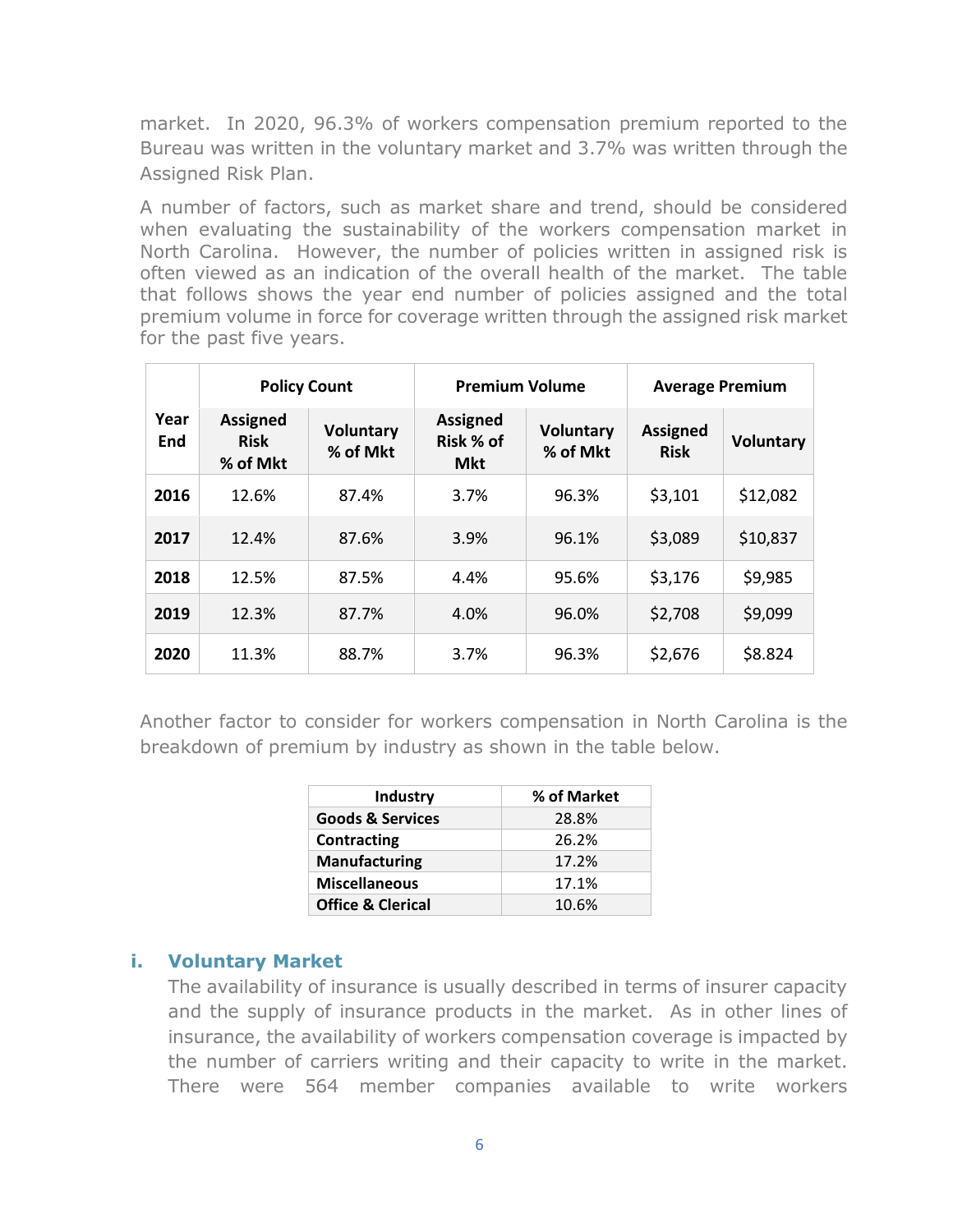compensation coverage in North Carolina in 2020. As shown in the table below, the number of member companies has increased over the past five years.

| Year | # of Carriers |
|------|---------------|
| 2017 | 535           |
| 2018 | 549           |
| 2019 | 554           |
| 2020 | 564           |

Many of the workers compensation carriers writing coverage in North Carolina are members of insurance groups that write a large segment of the overall premium in the marketplace. The chart that follows shows the top ten groups and their 2020 calendar year written premium for North Carolina.

| 2020<br><b>RANK</b>     | <b>GROUP NAME</b>                  | 2020<br><b>WRITTEN</b><br><b>PREMIUM</b> | <b>WRITTEN</b><br><b>PREMIUM</b><br><b>MARKET SHARE</b> | <b>% CHANGE</b><br><b>FROM</b><br>2019 |
|-------------------------|------------------------------------|------------------------------------------|---------------------------------------------------------|----------------------------------------|
| $\mathbf{1}$            | Blue Cross Blue Shield of MI Group | \$101,612,669                            | 7.82%                                                   | $-5.1%$                                |
| $\overline{2}$          | Hartford Fire and Casualty Group   | \$100,890,324                            | 7.76%                                                   | $-4.7\%$                               |
| 3                       | <b>Travelers Group</b>             | \$99,855,500                             | 7.68%                                                   | $-10.9\%$                              |
| 4                       | <b>Builders Group</b>              | \$91,526,866                             | 7.04%                                                   | $-8.4\%$                               |
| 5                       | Liberty Mutual Group               | \$71,839,530                             | 5.53%                                                   | $-12.3%$                               |
| 6                       | Zurich Insurance Group             | \$59,746,159                             | 4.60%                                                   | $-8.8%$                                |
| $\overline{\mathbf{z}}$ | <b>WR Berkley Corp Group</b>       | \$58,010,770                             | 4.46%                                                   | $+5.4%$                                |
| 8                       | Ace Ltd Group                      | \$49,500,772                             | 3.81%                                                   | $-5.4%$                                |
| 9                       | American Financial Group           | \$46,472,674                             | 3.58%                                                   | $+3.1%$                                |
| 10                      | Berkshire Hathaway Group           | \$42,785,307                             | 3.29%                                                   | $-3.9%$                                |

#### **ii. Residual Market**

Residual markets exist to ensure the availability of insurance coverage. The North Carolina Workers Compensation Insurance Plan (NCWCIP) is the mechanism for residual market coverage in North Carolina. Most often, the NCWCIP is referred to as the Assigned Risk Plan. The Assigned Risk Plan for North Carolina is administered by the North Carolina Rate Bureau and is available for most employers unable to secure workers compensation insurance coverage in the voluntary market. Employers must be in good standing with the NCWCIP rules to qualify for coverage through the assigned risk plan. Employers seek coverage in the assigned risk plan for a variety of reasons. The most prevalent reasons are (1) they are a new company;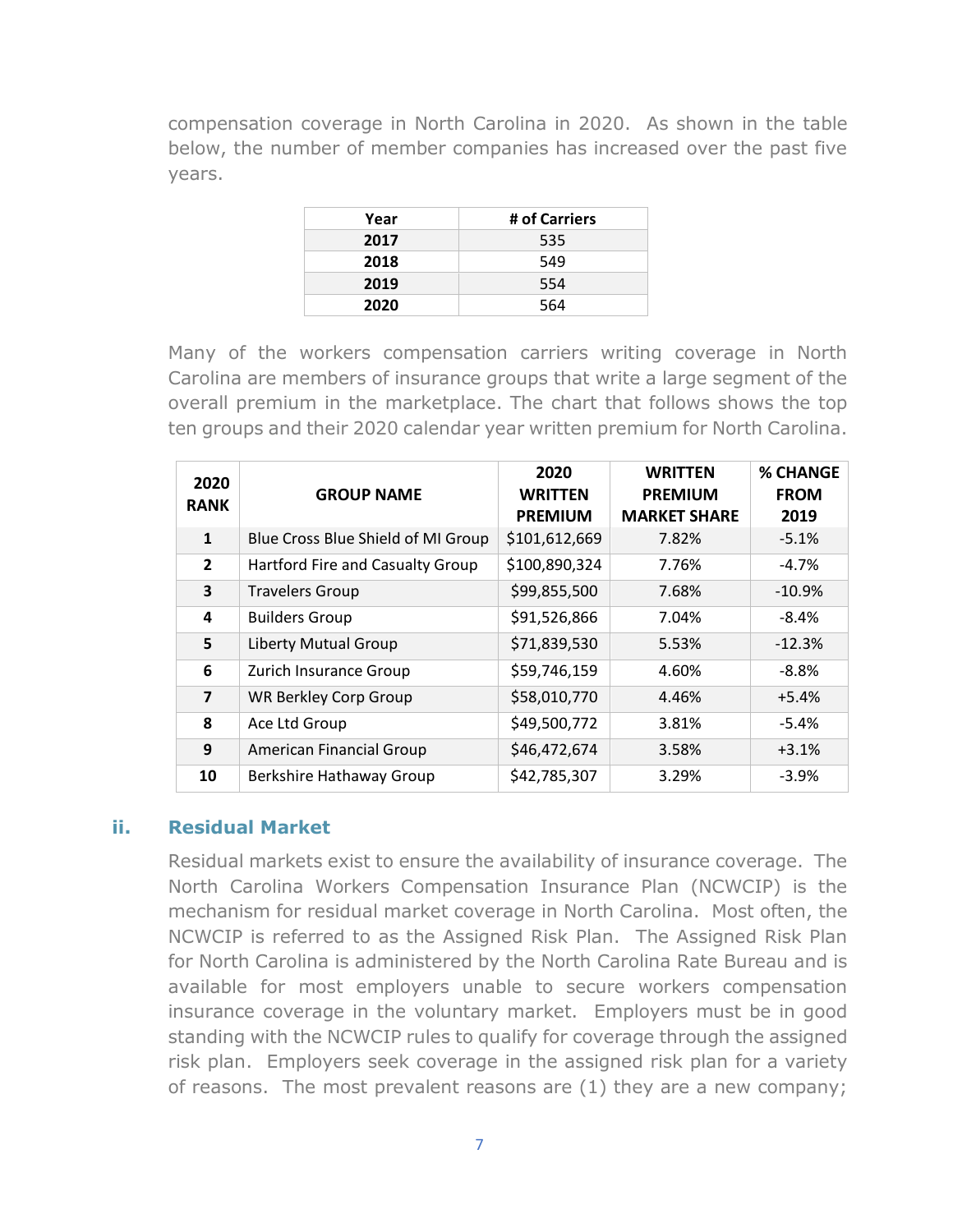(2) they have a small number of employees; or (3) they have poor claim history.

The residual market is the market of last resort and is not intended to compete with the voluntary market. Rates for policies in the residual market are higher than those available in the voluntary market. In the assigned risk market, 90% of policies have premiums less than \$5,000, with an average premium of \$1,614. These statistics are shown below.

| Policy Year 2020    |                           |                        |                        |  |  |  |  |  |  |  |  |
|---------------------|---------------------------|------------------------|------------------------|--|--|--|--|--|--|--|--|
| <b>Premium Size</b> | <b>Number of Policies</b> | <b>Written Premium</b> | <b>Average Premium</b> |  |  |  |  |  |  |  |  |
| 0-\$4,999           | 23,386                    | \$37,740,505           | \$1,614                |  |  |  |  |  |  |  |  |
| \$5,000-\$24,999    | 2,180                     | \$19,697,586           | \$9,036                |  |  |  |  |  |  |  |  |
| \$25,000-\$99,999   | 166                       | \$6,786,758            | \$40,884               |  |  |  |  |  |  |  |  |
| \$100,000+          | 12                        | \$2,069,048            | \$172,421              |  |  |  |  |  |  |  |  |
| Total               | 25,744                    | \$66,293,897           | \$2,575                |  |  |  |  |  |  |  |  |

#### The top 10 types of business written in the Residual Market include:

| Top 10 Assigned Risk Class Codes for 2020 |                   |                                                                                                                   |  |  |  |  |  |  |  |  |
|-------------------------------------------|-------------------|-------------------------------------------------------------------------------------------------------------------|--|--|--|--|--|--|--|--|
| Rank*                                     | <b>Class Code</b> | Phraseology                                                                                                       |  |  |  |  |  |  |  |  |
| 1                                         | 5645              | Carpentry-Construction of Residential Dwellings Not Exceeding Three<br>Stories in Height                          |  |  |  |  |  |  |  |  |
| $\overline{2}$                            | 5474              | Painting NOC & Shop Operations, Drivers                                                                           |  |  |  |  |  |  |  |  |
| 3                                         | 5437              | Carpentry-Installation or Cabinet Work or Interior Trim                                                           |  |  |  |  |  |  |  |  |
| 4                                         | 5551              | Roofing-All Kinds & Drivers                                                                                       |  |  |  |  |  |  |  |  |
| 5                                         | 7219              | Trucking NOC-All Employees & Drivers                                                                              |  |  |  |  |  |  |  |  |
| 6                                         | 5403              | Carpentry-NOC                                                                                                     |  |  |  |  |  |  |  |  |
| 7                                         | 8810              | <b>Clerical Office Employees NOC</b>                                                                              |  |  |  |  |  |  |  |  |
| 8                                         | 5445              | Wallboard, Sheetrock, Drywall, Plasterboard or Cement Board<br><b>Installation Within Buildings &amp; Drivers</b> |  |  |  |  |  |  |  |  |
| 9                                         | 9014              | Janitorial Services by Contractors - No Window Cleaning Above Ground<br>Level & Drivers                           |  |  |  |  |  |  |  |  |
| 10                                        | 5348              | Ceramic Tile, Indoor Stone, Marble or Mosaic Work                                                                 |  |  |  |  |  |  |  |  |

\*by policy count

Both servicing and direct assignment carriers provide assigned risk coverage written through the North Carolina assigned risk plan. Servicing carriers issue policies and provide services to assigned employers in return for a servicing carrier fee paid by the National Reinsurance Pool. The servicing carriers are selected through a competitive bid process to write plan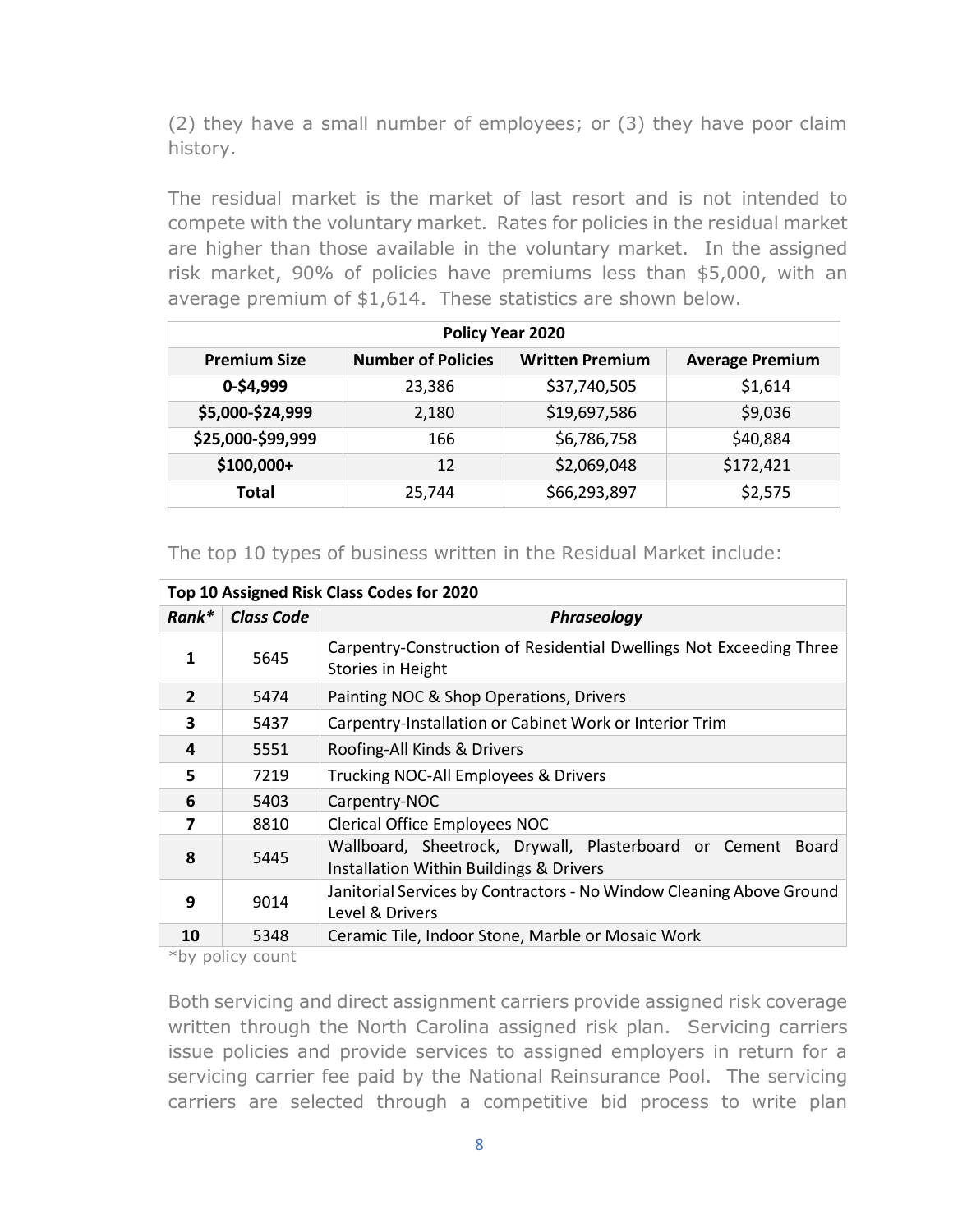coverage for a three (3) year period. The share or quota of assigned risk business for servicing carriers is determined based on their bid. Carriers not selected as servicing carriers may request permission to write assigned risk coverage as a direct assignment carrier. Direct assignment carriers are not reinsured through the National Reinsurance Pool and are solely responsible for the financial results of their written policies. Their share or quota is based on their percentage of premium writings in the voluntary market. Effective 1/1/2020, carriers writing assigned risk business include:

#### **Direct Assignment Carriers: Servicing Carriers:**

ACE American Insurance Company AmGuard Insurance Company American Interstate Insurance Company LM Insurance Corporation American Zurich Insurance Company Travelers Property & Casualty Company Auto Owners Insurance Company Builders Mutual Insurance Company Cincinnati Insurance Company Continental Casualty Company Hartford Underwriters Insurance Company

#### **V. The North Carolina Workers Compensation Ratemaking Process**

In North Carolina, workers compensation carriers are required by statute to be a member of the North Carolina Rate Bureau. The Bureau is a non-profit organization established by NCGS 58-36-1. One role of the Bureau is to establish and administer class codes, assigned risk rates, loss cost, rating plans, policy forms, and policy provisions for workers compensation insurance in North Carolina. The Bureau is responsible for preparing and filing workers compensation loss cost and assigned risk rates with the North Carolina Department of Insurance on an annual basis by September  $1<sup>st</sup>$ , as required by statute.

Only the loss costs, loss cost multipliers, and assigned risk rates approved by the Commissioner of Insurance can be used by carriers issuing workers compensation policies in North Carolina.

Loss costs are the amounts needed for the carrier to pay medical, indemnity, disability claims and loss adjustment expenses. Loss adjustment expenses are expenses directly related to the handling of claims and include attorney fees for both the claimant and the employer.

It is the responsibility of each individual carrier to file for the approval of their loss cost multiplier. Loss cost multipliers are based on other costs a carrier may incur in the course of doing business. Other costs include salaries, commissions, rent, utilities and assessments levied by the guaranty fund and the assigned risk plan.

Assigned risk rates are developed using a combination of voluntary loss cost and a loss cost multiplier specific to the assigned risk market. The loss cost multiplier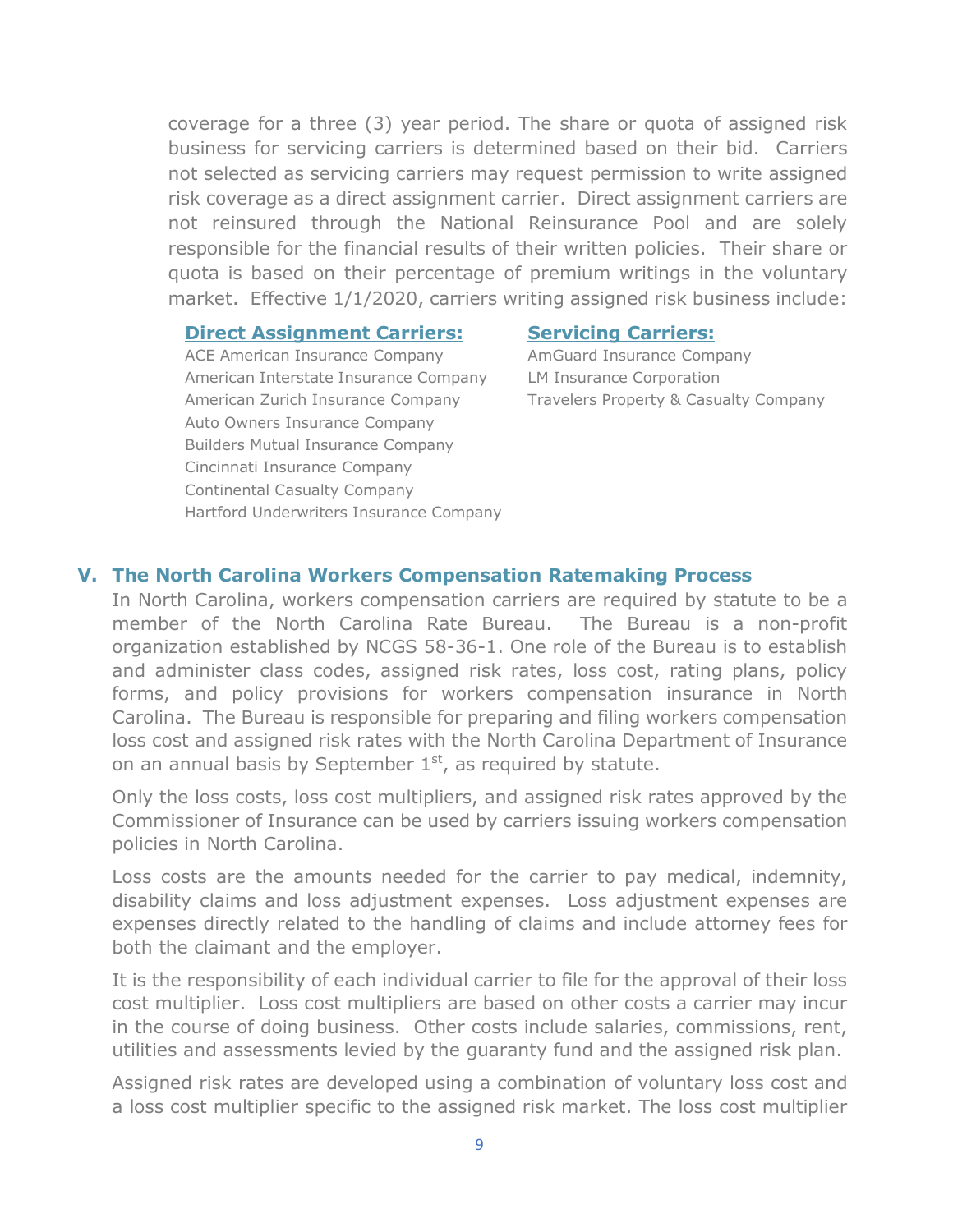for assigned risk is based on an analysis of expenses relative to the insureds in the assigned risk market, with the largest component being the assigned risk loss differential. The loss differential reflects that policies in the assigned risk market are generally of higher risk than those insured in the voluntary market.

For workers compensation insurance, premium is developed using the insured employer's payroll, the appropriate loss cost and loss cost multiplier, or the assigned risk rate. The loss cost or assigned risk rate will vary based on classification. The appropriate classification is determined based on the type of business or industry of the employer. For voluntary coverage, the loss cost is multiplied by the loss cost multiplier of the voluntary carrier, and then by the employer's payroll divided by 100 to determine the manual premium. The manual premium is then multiplied by the employer's experience modification factor to develop the standard premium. The experience modification factor is developed by comparing an employer's actual loss experience by class code to the average experience of all employers in that class code. The development of premium for assigned risk policies uses an assigned risk rate instead of a loss cost and loss cost multiplier.

#### A. Loss Cost and Assigned Risk Rates

The filings for loss cost and assigned risk rates are submitted by the Bureau to the North Carolina Department of Insurance on behalf of all member companies. The selections and assumptions used in the filings are prepared by actuarial and advisory service contractors hired by the Bureau. Once compiled, the assumptions and selections are presented to Bureau staff. The results are then summarized and offered to the Bureau's Workers Compensation Committee for consideration. The Workers Compensation Committee provides feedback and makes selections that are further summarized and presented to the Bureau's Governing Committee. The Governing Committee then reviews and approves the final filing submitted to the Department of Insurance. In both the residual and voluntary markets, rates charged for policies must comply with the statutory requirement that rates not be inadequate, excessive, or unfairly discriminatory (NCGS 58-36-10).

While workers compensation coverage may be readily available in the voluntary market, for most employers, affordability is an ongoing concern. The need for an annual review to determine if loss costs should be increased or decreased is an effort to ensure that rates are not excessive or inadequate. As shown in the graph that below, the past five years have brought a series of mostly decreases in the voluntary loss cost and assigned risk rates.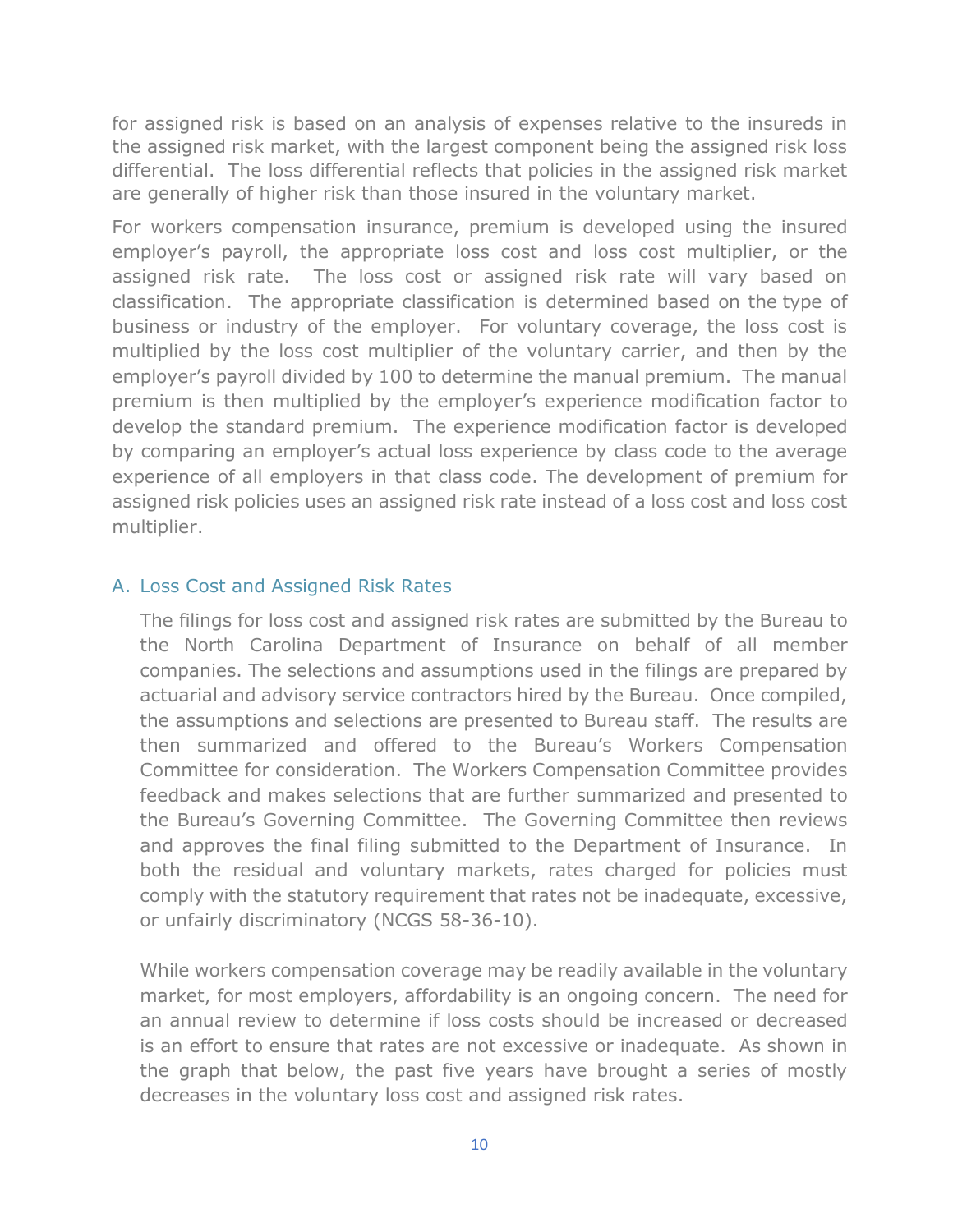

The Bureau files an update or review annually for loss costs. However, there may be instances in which the approval process becomes lengthy as the Department of Insurance may request additional information or disagree with the data or assumptions that have been offered in support of the filing. This type of activity impacts the ratemaking process. The recent pandemic and economic events will make this process more difficult for the upcoming filing due September 1, 2021.

#### B. Loss Cost Multipliers

It is up to each carrier to develop and file for approval with the Department of Insurance its own loss cost multiplier (LCM). The LCM is the second component of their rate (Rate = Advisory Loss Cost  $*$  Loss Cost Multiplier). This component is based on the company's own operating expenses, taxes, and profit provision.

Although workers compensation carriers are required to use a loss cost approved by the Department, certain provisions of NCGS 58-36-100(i) allow a carrier to elect to use the current prospective loss cost or one that was previously filed and approved with a different effective date. The Bureau maintains a reference tool, available on the Bureau's website, of the loss cost multipliers that have been approved by the Department of Insurance for the industry.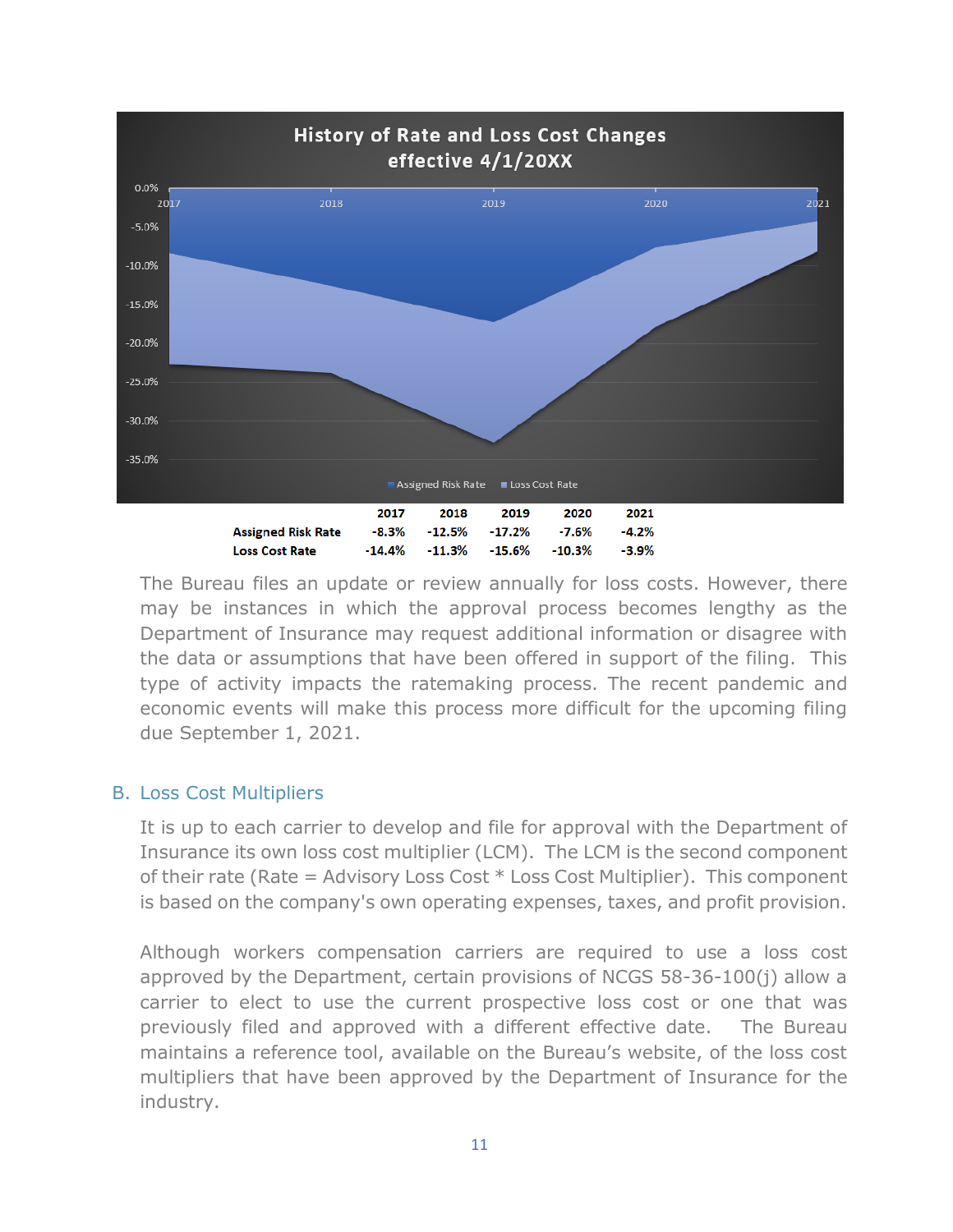#### **VI. Administration Changes in North Carolina**

The North Carolina Industrial Commission (NCIC) is responsible for the adjudication of workers compensation claims and the administration of the Workers Compensation Act in North Carolina. Oversight of the NCIC is the responsibility of the Department of Insurance. The NCIC has six Commissioners, each appointed by the Governor to serve a term of six years. The NCIC is currently under the leadership of Chairman Philip A. Baddour, III and Vice Chair Myra L. Griffin. Chairman Baddour was appointed to NCIC in 2017 and designated as Chair in 2019. Vice Chair Griffin was appointed to NCIC in 2018 and designated to Vice Chair in 2019. They are assisted in adjudicating claims and administering the North Carolina Workers Compensation Act by:

Commissioner, James C. Gillen – Appointed in 2019 Commissioner, Kenneth L. Goodman – Appointed in 2019 Commissioner, Adrian A. Phillips – Appointed in 2021 Commissioner Wanda B. Taylor – Appointed in 2021

Misclassification of employees continues to be a problem throughout the country. The Employee Classification Section was created over 3 years ago to investigate the intentional misclassification of employees as independent contractors in an effort to avoid tax liabilities and evade the requirement for workers compensation coverage. NCGS 143-764(a) (5), which established the Employee Classification Section, requires that a report be made to the Governor and the Joint Legislative Commission on Governmental Operations by October  $1<sup>st</sup>$  each year. This report is to include the number of identified misclassifications and the amount of back taxes, wages, benefits and penalties assessed and collected. In Fiscal Year 2019- 20, the Employee Classification Section's work with the Compliance and Fraud Investigation Section of the NCIC identified businesses engaged in employee misclassification, resulting in \$6,766,467 in penalty assessments and \$789,167 in adjustments. \$166,974 in penalties have already been collected. The remaining millions in assessments are pending and/or in litigation.

Ongoing efforts since inception by the NCIC to decrease fraud and noncompliance within North Carolina's workers compensation industry have been evidenced by millions of dollars in penalties collected from companies that failed to carry adequate workers compensation insurance and thousands of criminal charges issued. In the 2020 Annual Report issued by the NCIC, the Commission reported that in Fiscal Year 2019-20 that 9,254 cases were processed, including 524 misdemeanor charges and three felony charges for failure to maintain workers compensation insurance. \$3,126,034 in non-insured penalties have already been collected.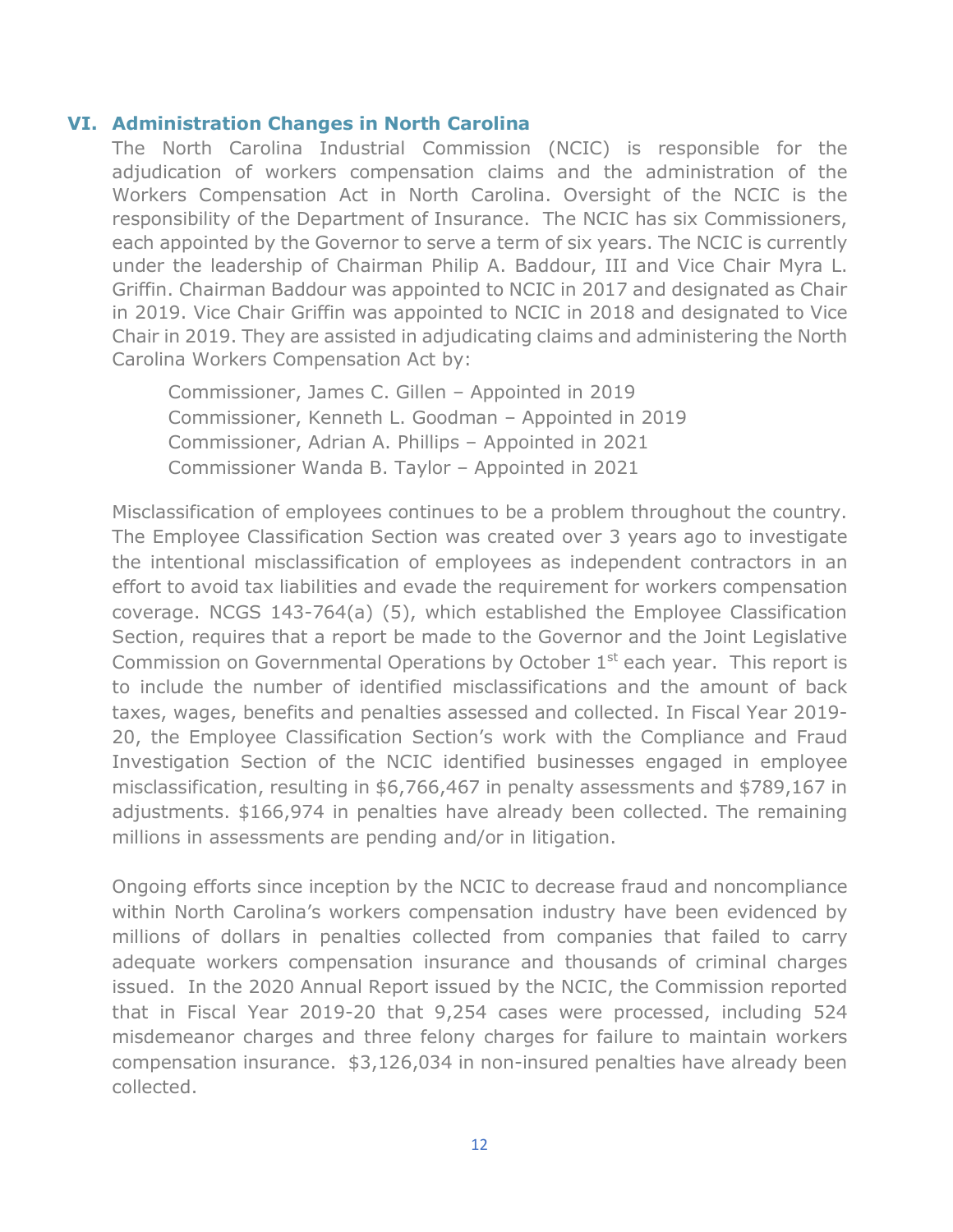#### **VII. Regulatory Changes Impacting Workers Compensation in North Carolina**

The Bureau monitors industry trends and regulatory activity that may impact workers compensation in North Carolina. There has been minimal legislative activity related to workers compensation in 2021. In North Carolina, the legislature alternates between a long session in odd number years, and a short session in even number years. During the short session, only certain types of legislation are eligible to be filed and only bills introduced in the long session that make the cross-over and veto overrides are considered. Although there was limited legislative activity in 2021, the following are several matters that continue to drive change in the current climate of the industry.

**House Bill 224** – Filed March 3, 2021: Occupational Therapy Interstate Compact. Amends Chapter 90 of the General Statutes by adding an act to establish and enter into an interstate compact for the practice of occupational therapy. HB 224 became effective and was signed by Governor Roy Cooper on June 11, 2021.

**House Bill 492** – Filed April 5, 2021: WC/Psych. Trauma-Related Injuries. Would amend the Workers Compensation Act to provide that law enforcement officers, firefighters, 911 dispatchers and emergency management services personnel are entitled to workers compensation benefits for psychological trauma under specified circumstances. HB 492 would become effective July 1, 2021 if ratified and signed by Governor Roy Cooper and apply to workers compensation claims filed on or after the bill's effective date. HB 1056 passed the first Senate reading on May 10, 2021 and was referred to the Committee on Rules and Operations of the Senate.

**House Bill 535** – Filed April 15, 2021: Firefighters Fighting Cancer Act of 2021. Would amend Chapter 58 the General Statutes to provide a supplemental insurance policy for firefighters diagnosed with cancer. HB 535 would become effective when ratified and signed by Governor Roy Cooper. HB 535 passed the first House reading on April 13, 2020 and is currently with the Committee on Appropriations, and if favorable, would be referred to the Committee on Rules, Calendars and Operations of the House.

**COVID-19** – The Bureau has been closely monitoring the development and spread of COVID-19, along with the rest of the industry. Working collaboratively with the National Council on Compensation Insurance (NCCI), the Workers Compensation Committee and the North Carolina Department of Insurance, the Bureau has filed and received approval for filings applicable to North Carolina as noted below.

• The temporary state-specific revision to the North Carolina Basic Manual for Workers Compensation and Employers Liability (NC Basic Manual) allowed employees, whose duties were previously assigned to a higher-rated governing classification, working in a stay-at-home environment and performing duties consistent with clerical operations, when the higher-rated governing classification does not include clerical operations to be reassigned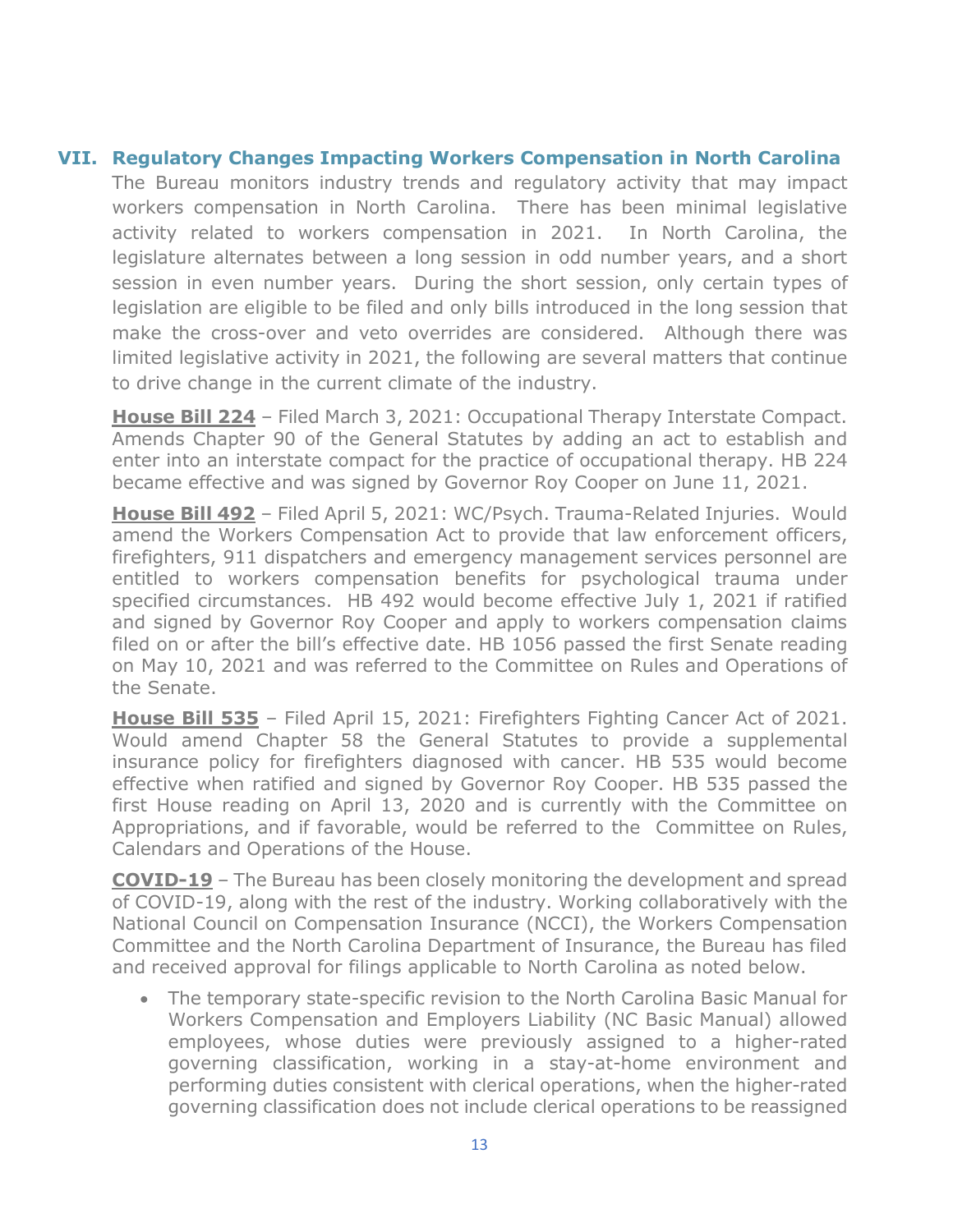to Classification Code 8871 – Clerical Telecommuter Employees. The approved payroll reclassification was applicable to policies in effect on or after March 30, 2020 – the day the North Carolina stay-at-home order was issued – until April 12, 2021, 45 days after the order was lifted on February 24, 2021 to allow employers flexibility to implement their own return-towork-plan.

- Revisions to the NC Basic Manual announced by NCCI Item B-1441 *Revisions to NCCI Manual Rules Related to the COVID-19 (Coronavirus) Pandemic* revised and established rules allowing payments to paid furloughed employees be excluded from premium calculations. Payments made to furloughed employees will be reported as exposure using statistical code 0012, and no premium will be applicable. These approved changes are applicable to all policies in effect on or after March 1, 2020 until a date determined later as circumstances warrant and in consultation with state regulatory authorities.
- Revisions to the NC Statistical Plan Manual (NC Stat Plan) established Nature Injury Code 38 and revised Cause of Injury Code 82 to include adverse reactions to a vaccination or inoculation as proposed by the Workers Compensation Insurance Organization (WCIO). The approved changes are applicable to all new and voluntary and assigned risk policies in effect on or after December 1, 2020.

#### **VIII. National Trends**

**COVID-19** – NCCI continues to monitor the impact of the COVID-19 pandemic on the workers compensation industry. A series of frequently asked questions (FAQs) based on questions received by NCCI have been compiled and kept up-to-date on NCCI's site (found [here\)](https://www.ncci.com/Articles/Pages/Insights-Coronavirus-FAQs.aspx). While North Carolina is not a NCCI state, North Carolina does follow NCCI very closely. Since FAQs address NCCI manuals and NCCI's role in the industry, the Bureau's site will provide current state-specific information.

**PTSD** – According to a study released by NCCI in June 2021, mental health disorders have emerged as a potentially significant factor in workers compensation. In more recent years, legislative activity has increased across the country to broaden and establish workers compensation benefits for posttraumatic stress disorder (PTSD). The momentum of legislative activity could be accelerated due to the impact of the COVID-19 pandemic on the potential to contract PTSD from employment, particularly in the healthcare industry. While workers compensation data on PTSD is limited due to the scarcity of claims, it is still uncertain of the future impact of trending legislation that varies from state to state on issues of mental-mental claims, mental-physical claims, presumption of compensability for first responders, etc.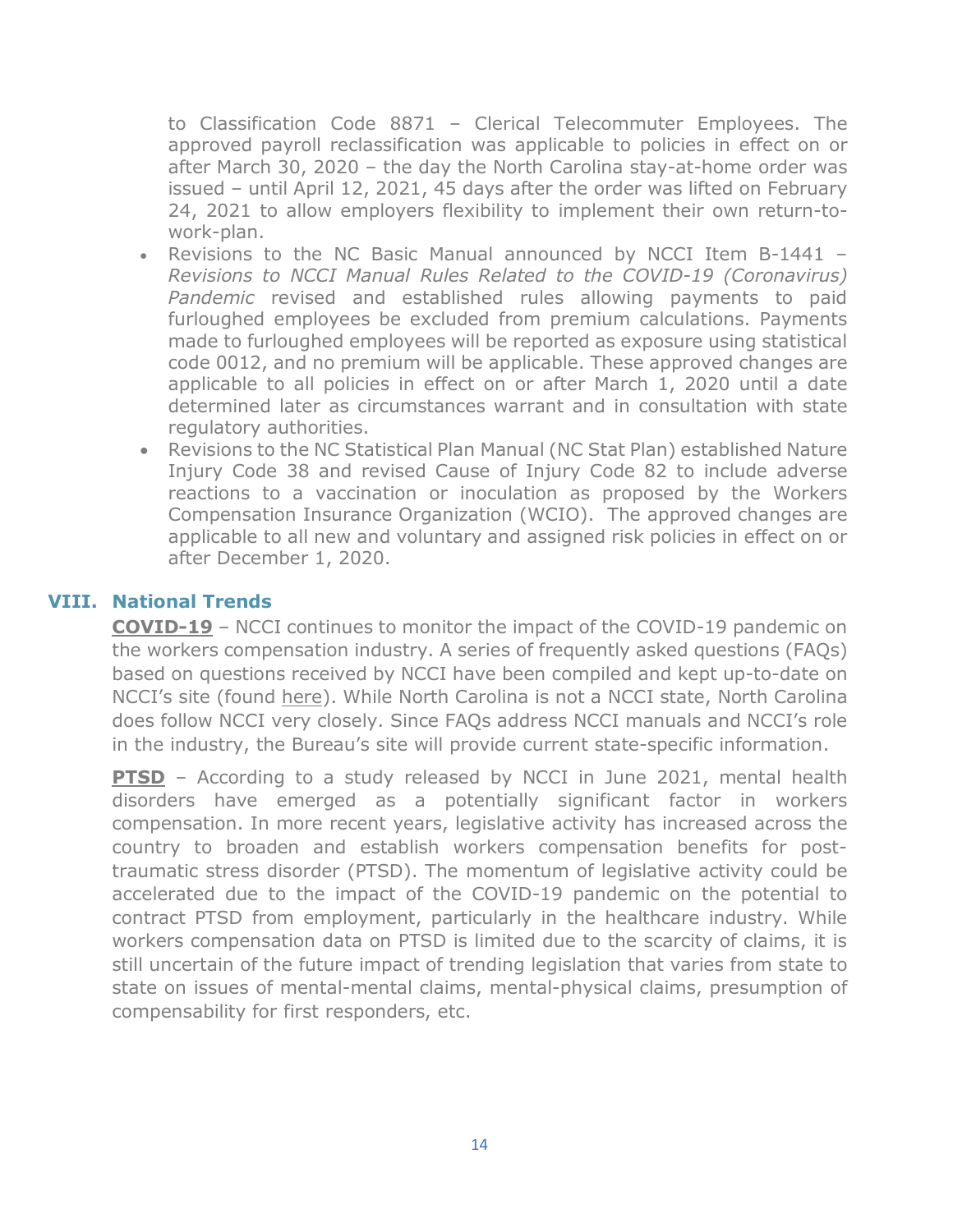Mental-Mental Injuries and Workers Compensation



**Telecommuting** – According to a study released by NCCI in January 2021, approximately three-quarters of office-based business and professional employees have been working from home early in the COVID-19 pandemic. While telecommuting has increased, many businesses do not qualify for the clerical telecommuting classification because either the current classification includes clerical work, the work is not classified as clerical work, or employees do not telecommute a majority of the time. This is why clerical telecommuting is relatively small, accounting for approximately 0.5% of countrywide payroll in 2020. While the loss costs associated with telecommuting have been historically low, the new trends could impact this, such as whether telecommuting will be permanent for many businesses, new risks associated with telecommuting, or the timeframe for repetitive injuries associated with telecommuting to present themselves. The Bureau and NCCI will continue to monitor trends in telecommuting and provide updates on workers compensation as appropriate.

**Workers Compensation Drug Payments** – A study released by the Workers Compensation Research Institute (WCRI) in May 2021 reviewed prescription data from medical-only and indemnity claims per service quarter from 28 states, including North Carolina. The following summarized noteworthy trends in North Carolina. Payment shares for dermatological agents increased significantly by 7 percentage points. Quarterly payments per claim for anticonvulsants decreased over 20%. Opioid prescribing reduced dramatically by over 10%.

| Table 1 Changes in Prescription Payments for All Drug Groups, 2017Q1 to 2020Q1 |
|--------------------------------------------------------------------------------|
|--------------------------------------------------------------------------------|

|                       | Quarterly Rx Payments for All Rx per Claim with Any Medical Payment |      |      |      |      |      |      |      |      |                                                                                            |      |      |      |                                    |
|-----------------------|---------------------------------------------------------------------|------|------|------|------|------|------|------|------|--------------------------------------------------------------------------------------------|------|------|------|------------------------------------|
|                       |                                                                     |      |      |      |      |      |      |      |      | 2017Q1 2017Q2 2017Q3 2017Q4 2018Q1 2018Q2 2018Q3 2018Q4 2019Q1 2019Q2 2019Q3 2019Q4 2020Q1 |      |      |      | % Change from<br>2017Q1 to 2020Q1ª |
| <b>North Carolina</b> | \$77                                                                | \$73 | \$70 | \$68 | \$66 | \$65 | \$71 | \$69 | \$73 | \$63                                                                                       | \$59 | \$56 | \$60 | -22%                               |

**Industry Working Group –** The Bureau is a member of the Policy Research Advisory Committee, a workers compensation industry working group (part of the WCIO), created to analyze and evaluate arising workers compensation issues across the industry to collectively develop industry-wide solutions. Topics of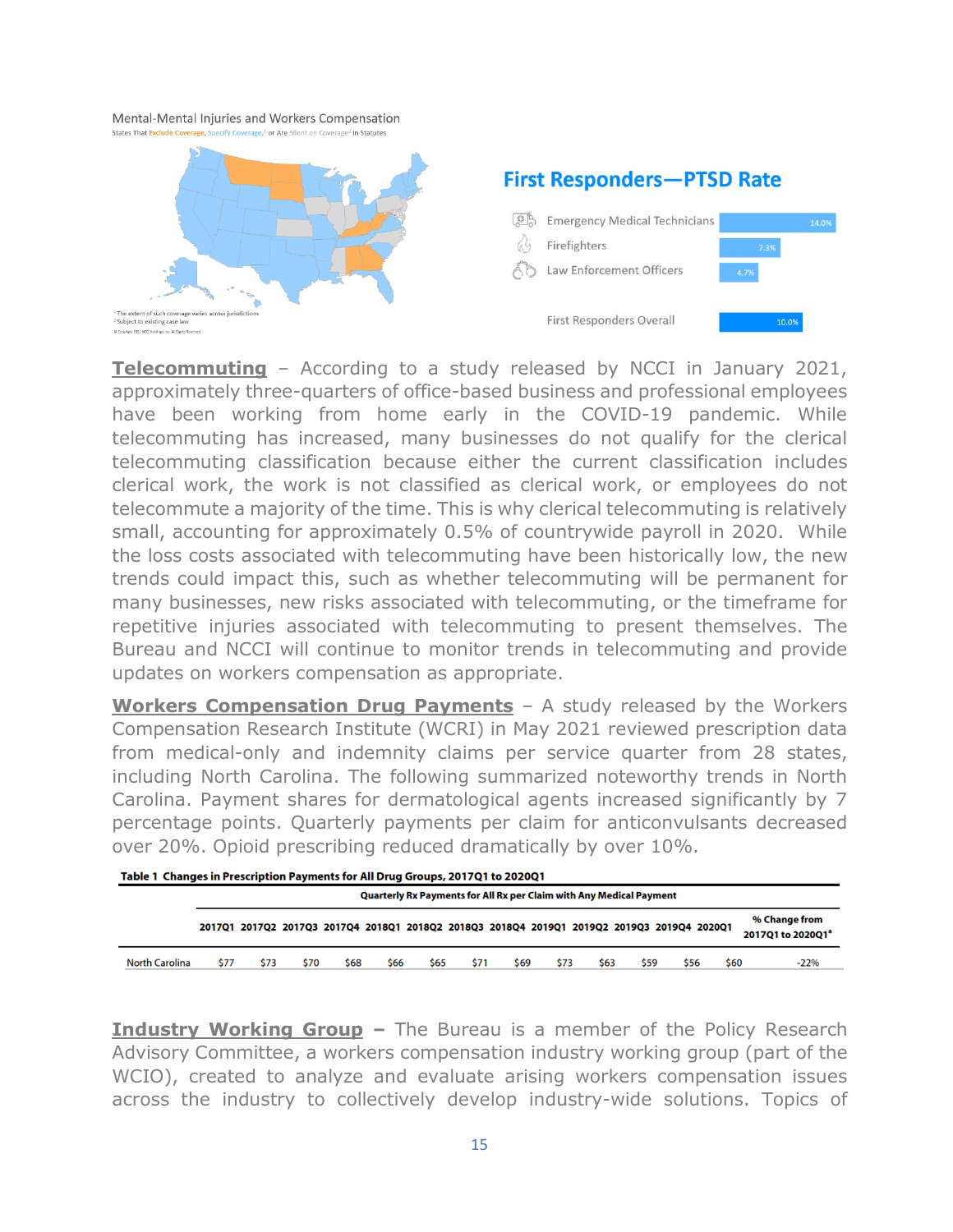discussion include tips and gratuities, payroll definitions, and per diem reimbursement rates. Per Diem reimbursement is discussed in further detail later in this report.

**NCCI Underwriting Committee –** NCCI continually researches and refines its manuals, classifications, rules, policy forms, guidelines, and other underwritingrelated products. NCCI's Underwriting Committee, of which the Bureau is a participant, meets to discuss key research and general underwriting topics for the workers compensation industry. NCCI's proposed National Item Filings are subject to change, but are currently anticipated as follows:

Current NCCI Research Projects Museums Mobile Food Vendors, Restaurants, and Bars COVID-19 Contract Package Delivery Services Telehealth, Mobile Medical Clinics, and Medical Professionals Maximum Daily Expense Allowance (Per Diem) Disease-Loading Classifications Clerical Veterinary Operations Admiralty Law/FELA and USL&HW Act Rules, Classifications, Forms, and Statistical Reporting Requirements

**Per Diem** – Per Diem (Maximum Daily Expense Allowance) is being reviewed by the Policy Research Advisory Committee and the NCCI Underwriting Committee to determine whether refinement of the current rule is required. Per Diem is intended to reimburse additional expenses not normally assumed by the employee incurred by virtue of job location. Feedback from the industry includes issues with misrepresentation by failure to maintain clear or any records, appropriately distinguishing from payroll, and misinterpretation of suitable circumstances that support reimbursement.

The Bureau has recognized a need to amend the current per diem rule. The exception to North Carolina Basic Manual Rule 2-B-1-p as it pertains to per diem reads, "When it can be verified that the employee was away from home overnight on business for the employer, but no verifiable receipts for incurred expenses have been retained, a reasonable expense allowance, also known as a per diem, is permitted to be excluded. The allowance is limited to a maximum of \$75 per day. The remaining non-verifiable expenses are included as payroll." Research results are to be presented to WCIO in September.

**Current Item Filings** – The Bureau reviews NCCI's proposed national item filings for respective pertinence to our state and makes recommendations for adoption based on a thorough analysis. The Bureau also makes state-specific filings as appropriate and necessary based on research. Below is the list of approved item filings: